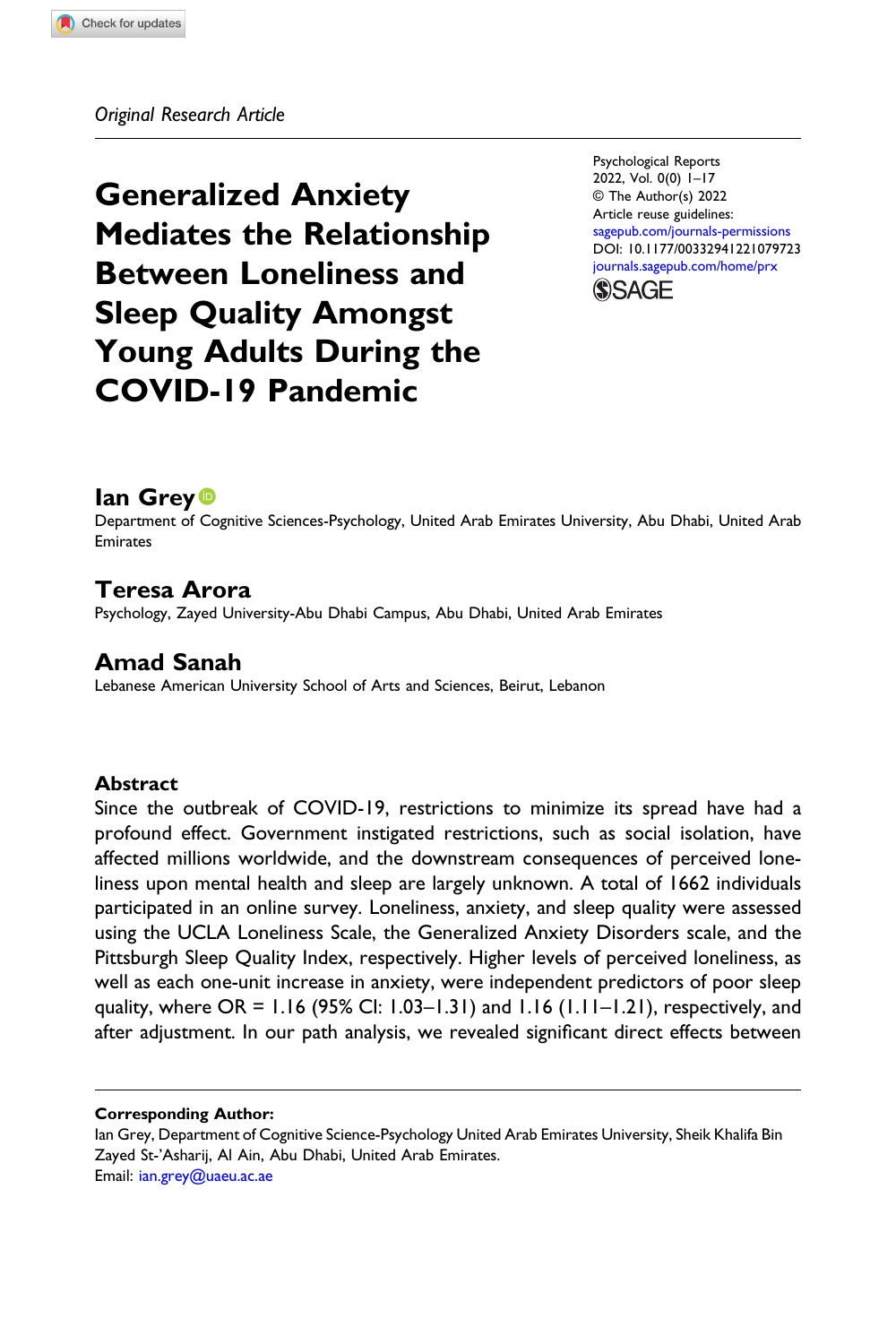loneliness and sleep quality ( $β = 0.25, p < .001$ ), as well as generalized anxiety and sleep quality ( $\beta$  = 0.28,  $p$  < .001), and generalized anxiety mediated the relationship between loneliness and sleep quality ( $β = 0.33$ ,  $p < .001$ ). Heightened anxiety and perceived loneliness appear to be significant drivers of poor sleep quality during the COVID-19 pandemic. Digital media platforms that encourage support groups for those experiencing social isolation are encouraged, along with self-help and meditative practices, which may minimize an increase of mental health and sleep disorder diagnoses post COVID-19.

### Keywords

loneliness, anxiety, sleep quality, COVID-19

## Introduction

Since the outbreak of COVID-19 in Wuhan, China, in December 2019, it has spread rapidly across the globe, and currently, the virus is active in over 215 countries/ territories. The pandemic has brought about extraordinary changes to societal, work, and home lifestyles. Whilst initial research efforts focused on identifying the physical symptoms of COVID-19, the concentration of subsequent research has expanded to also address aspects of mental health among different populations. In particular, the prevalence of anxiety has been examined amongst healthcare workers [\(Kang et al.,](#page-14-0) [2020\)](#page-14-0), patients with a confirmed COVID-19 diagnosis [\(Nguyen et al., 2020\)](#page-14-1), as well as the general population ([Huang et al., 2019\)](#page-13-0). Meta-analytic reviews have identified prevalence rates of anxiety during the pandemic ranging between 28% ([Arora et al.,](#page-12-0) [2020\)](#page-12-0) and 32% [\(Salari et al., 2020](#page-15-0)). A number of studies have also investigated mental health outcomes associated with anti-pandemic measures such as social distancing and restrictions on social gatherings [\(Gonzalez-Sanguino et al., 2020;](#page-13-1) [Nguyen et al., 2020;](#page-14-1) [Pulvirenti et al., 2020;](#page-15-1) [Roy et al., 2020](#page-15-2), [Wolf et., 2020](#page-15-3)).

Although a number of published studies have focused on the psychological impact of COVID-19 ([Gonzalez-Sanguino et al., 2020;](#page-13-1) [Huang et al., 2019](#page-13-0); [Kang et al., 2020;](#page-14-0) [Liu et al., 2020;](#page-14-2) [Nguyen et al., 2020;](#page-14-1) [Pappa et al., 2020](#page-14-3); [Pulvirenti et al., 2020;](#page-15-1) [Roy](#page-15-2) [et al., 2020](#page-15-2); [Wolf et al., 2020;](#page-15-3) [Xiao et al., 2020a;](#page-16-0) [Xiao. et al., 2020b;](#page-16-1) [Yuan et al., 2020\)](#page-16-2), it is important to note that sleep is closely entwined with mental health, yet it is often viewed as being of secondary importance, or even sometimes neglected [\(Nguyen et al.,](#page-14-1) [2020;](#page-14-1) [Pulvirenti et al., 2020;](#page-15-1) [Wolf et al., 2020\)](#page-15-3). Fortunately, some recent studies have incorporated sleep measures to examine the effect of imposed social isolation restrictions amongst the general population ([Huang et al., 2019;](#page-13-0) [Liu et al., 2020;](#page-14-2) [Roy](#page-15-2) [et al., 2020;](#page-15-2) [Yuan et al., 2020](#page-16-2)). These studies have revealed some concerning observations. For example, over 36% of 939 participants in China reported that their sleep quality had become seriously poorer during the outbreak ([Yuan et al., 2020](#page-16-2)). Sleep issues appear to be even more concerning amongst healthcare workers during the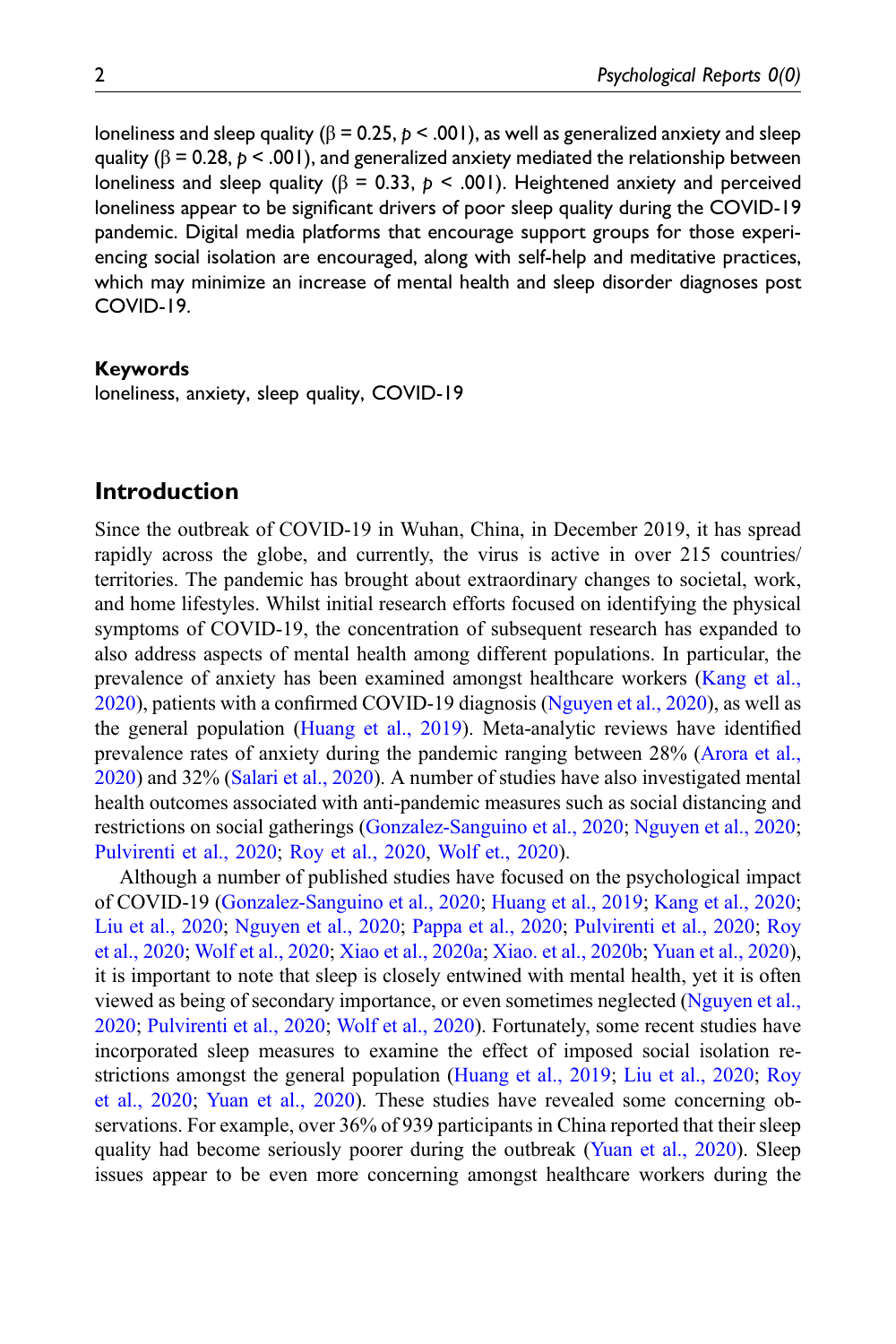pandemic. One recent study, using the Pittsburgh Sleep Quality Index (PSQI), reported poor quality sleep in almost 64% of healthcare workers ([Xiao et al., 2020a\)](#page-16-0). Persistent impaired sleep quality may result in subsequent insomnia diagnosis and one study of 1250 healthcare workers reported that insomnia was present in 34% of the sample (Zhang  $\&$  Ma, 2020). It is therefore vital to better understand the driving factors behind sleep impairments during the pandemic so that appropriate interventions can be developed to help prevent escalation of sleep issues becoming subsequent diagnoses. Specifically, sleep quality, as well as sleep duration, appears to have declined in significant proportions of the population during the COVID-19 pandemic. This may be driven by heightened generalized anxiety levels ([Xiao et al., 2020a](#page-16-0)), as well as virusspecific anxiety and its impact on individual's daily lives. It is feasible to further suggest that these observations may also be propelled by social factors such as loneliness, stemming from diminished social contact due to increased social restrictions associated with anti-pandemic measures ([Grey et al., 2020](#page-13-2)).

The relationship between anxiety and sleep has been documented previously ([Baglioni et al., 2016;](#page-12-1) [Cox & Olatunji, 2020;](#page-13-3) [Pires et al., 2016\)](#page-14-4). One potential mechanism underlying this relationship proposes that the autonomic nervous system becomes vulnerable to repeated and prolonged stress ([Staner, 2003](#page-15-4)). This, in turn, leads to hyperarousal causing profound effects on sleep outcomes [\(Staner, 2003\)](#page-15-4). Another proposed mechanism is that of loneliness, which is typically defined as a distressing feeling that people experience when they perceive their social relationships to be inadequate, which may, in turn, contribute to heightened anxiety. Loneliness has been previously associated with multiple mental health outcomes [\(Domenech-Abella et al.,](#page-13-4) [2019\)](#page-13-4), as well as sleep quality across different age groups ([Ben & Walker, 2018;](#page-12-2) [Grif](#page-13-5)fin [et al., 2019](#page-13-5); [Majeno et al., 2018;](#page-14-5) [Matthews et al., 2017\)](#page-14-6). Furthermore, findings from one large community study in Germany ([Beutel et al., 2017](#page-12-3)) indicated that after controlling for a wide range of potential confounders, loneliness was linked to 91% increased odds of depression, 21% increased odds of anxiety, and 35% increased odds for suicidal ideation.

An additional large-scale study examined 2232 twins from a birth cohort also assessed the association between loneliness and sleep ([Matthews et al., 2017](#page-14-6)). The authors measured subjective sleep quality using the Pittsburgh Sleep Quality Index (PSQI) and loneliness using the UCLA Loneliness Scale, and results indicated that loneliness was associated with poorer sleep quality as well as impaired daytime functioning ([Matthews et al., 2017\)](#page-14-6). These, and a number of other studies, suggest that loneliness appears to be linked to poor sleep quality, while active socializing is associated with better sleep quality [\(Ben & Walker, 2018;](#page-12-2) [Carney et al., 2006\)](#page-12-4). Despite the mounting evidence of a relationship between loneliness and sleep outcomes, the underlying mechanisms remain somewhat obscure (Griffi[n et al., 2019](#page-13-5)).

It has been proposed that distinct pathological cognitive processes may in fact mediate the relationship between loneliness and impaired sleep outcomes. For example, [Zawadzki et al. \(2013\)](#page-16-4) demonstrated across a series of studies that greater loneliness was associated strongly with higher rumination and trait anxiety and that both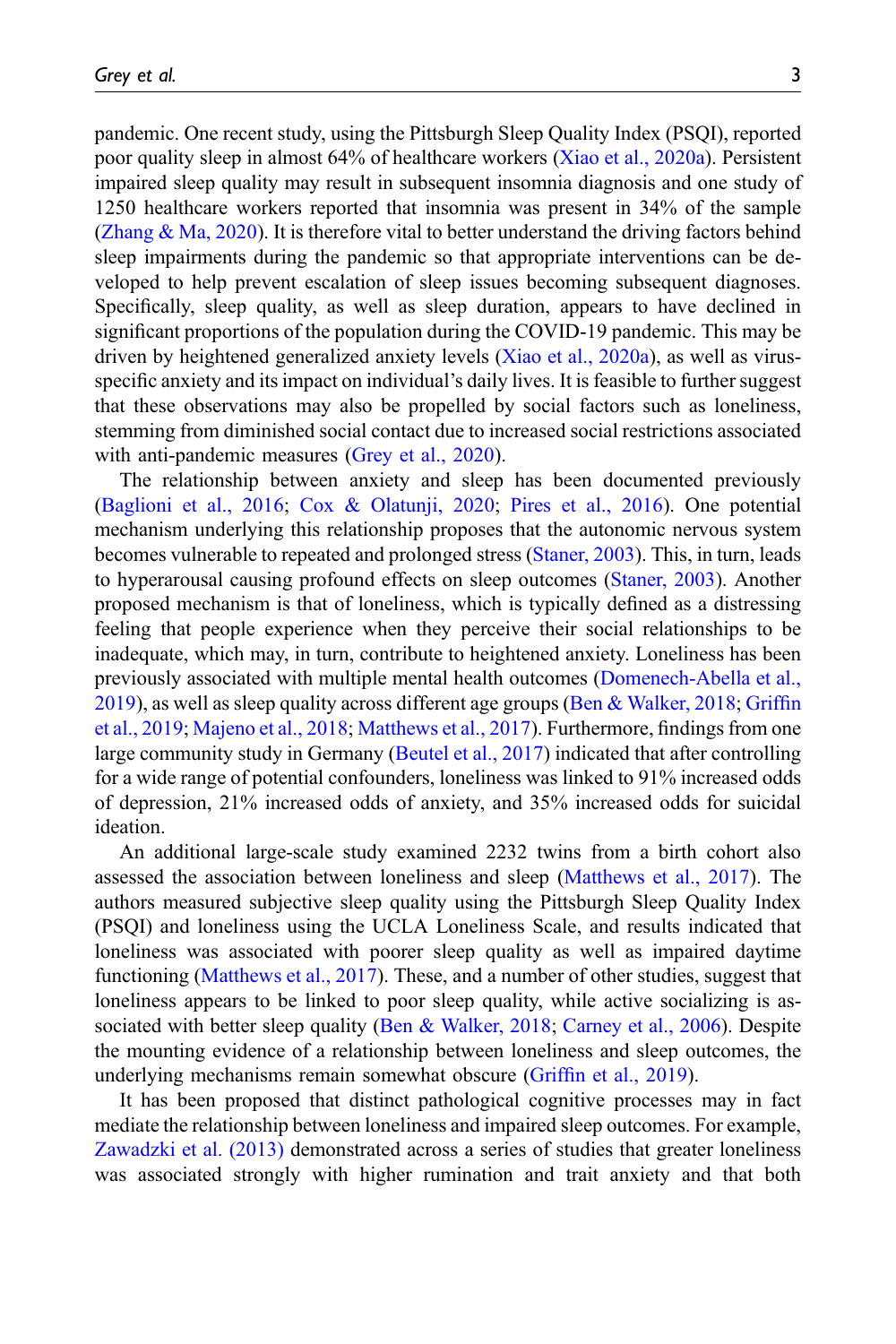rumination and trait anxiety fully mediated the associations between loneliness and impaired sleep outcomes. The authors suggest that rumination and trait anxiety act in a reciprocally determinative manner and that it is possible that loneliness itself serves as a chronic stressor via ruminative and anxiety processes closely linked with 'lonely' cognitions. Additional support for the mediational role of anxiety is provided by [Grossman et al. \(2021\)](#page-13-6) who reported that higher levels of COVID-19-related loneliness was associated with higher levels of sleep problems among older adults and that this relationship was mediated by anxiety in relation to COVID-19. In light of these findings, it is possible that anxiety mediates the relationship between loneliness and sleep quality during the COVID-19 pandemic. This is particularly pertinent to determine during the global pandemic given that millions are experiencing various levels of social isolation due to governmental restrictions and concerns over personal safety. Moreover, the evidence to date points to substantial negative ramifications in the domain of mental health as well as impairments to sleep, which is likely to further exacerbate psychological outcomes ([Pappa et al., 2020](#page-14-3); [Krystal, 2012\)](#page-14-7).

We sought to examine the potential associations between anxiety, loneliness, and sleep quality in adults during the COVID-19 outbreak. We also assessed if generalized anxiety was a mediator of the relationship between loneliness and sleep quality. We hypothesized that both higher levels of anxiety and loneliness would be significantly associated with poorer sleep quality. We further hypothesized that anxiety would mediate the relationship between perceived loneliness and sleep quality during COVID-19.

# **Methods**

## Participants

A total of 1662 participants provided consent to take part in the study. Demographic information was obtained related to age group (18–24, 25–34, and 35+), gender (male, female, and prefer not to say), annual household income (USD), highest education level (high school or less, undergraduate, postgraduate, and other), knowing someone personally who had tested positive for COVID-19 (yes or no), and living with children under age 8 years (yes or no). Full demographic details can be found in [Table 1.](#page-4-0) Of the 1655 participants who provided information about self-isolation, 17% ( $n = 277$ ) were not self-isolating at the time of responding and  $83\%$  ( $n = 1,378$ ) reported being in isolation as a result of government restrictions. Data were collected between April 8th and April 25th, 2020. No incentives were offered to participants in the study.

### Instruments

In addition to the demographic questions outlined above, the following instruments were also utilized: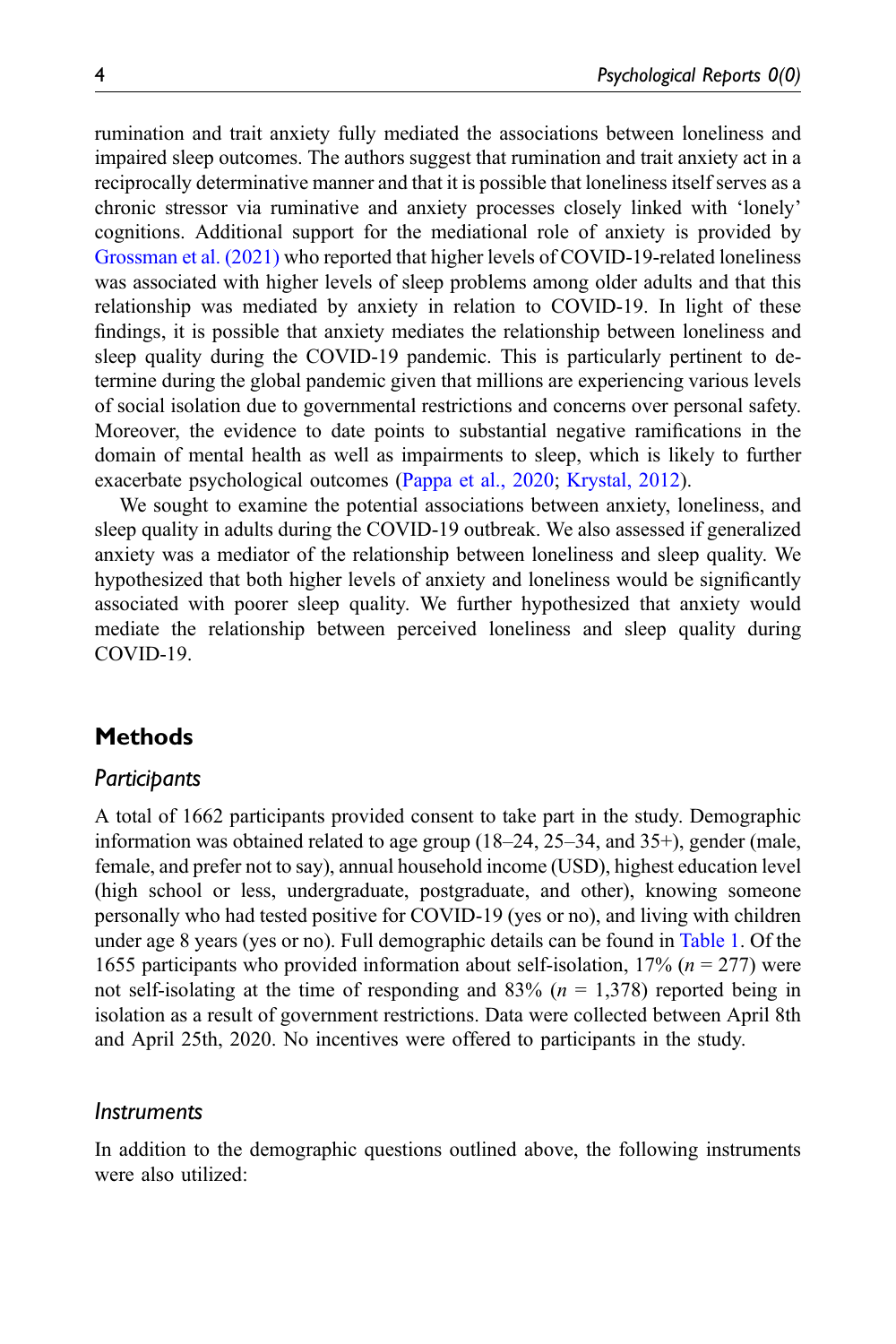| Characteristic                   | N(%)          |
|----------------------------------|---------------|
| Gender, n (%)                    |               |
| Male                             | 925 (56)      |
| Female                           | 696 (42)      |
| Prefer not to answer             | 41 $(2)$      |
| Isolation                        |               |
| Reported isolation               | 1378 (83)     |
| Not in isolation                 | 277 (17)      |
| Age (years)                      |               |
| $18 - 24$                        | 1380 (84)     |
| $25 - 34$                        | 182(11)       |
| $35+$                            | 88 (5)        |
| Highest education level          |               |
| High school or less              | 1212(73)      |
| Undergraduate                    | 297 (18)      |
| Postgraduate                     | 83(5)         |
| Other                            | 68 (4)        |
| Annual household income (\$)     |               |
| < 25,000                         | 374 (23)      |
| 25,000-50,000                    | 323 (20)      |
| 50,000-100,000                   | 355 (21)      |
| 100,000-200,000                  | 219(13)       |
| > 200,000                        | 78 (5)        |
| Prefer not to answer             | 306 (18)      |
| Social support                   |               |
| Low                              | 360 (26)      |
| Moderate                         | 743 (53)      |
| <b>High</b>                      | 290 (21)      |
| Know someone with COVID-19       |               |
| Yes                              | 429 (26)      |
| No                               | 1226 (74)     |
| Living with children $<$ 8 years |               |
| Yes                              | 120(11)       |
| No                               | 1014(89)      |
| Sleep quality                    |               |
| Good                             | 294 (26)      |
| Poor                             | 843 (74)      |
| Sleep duration (hours)           | $7.4 \pm 1.7$ |
| Global PSOI                      | $8 \pm 4$     |
| Loneliness (based on UCLA)       | 6 ± 2         |

<span id="page-4-0"></span>Table 1. Characteristics of the sample.

(continued)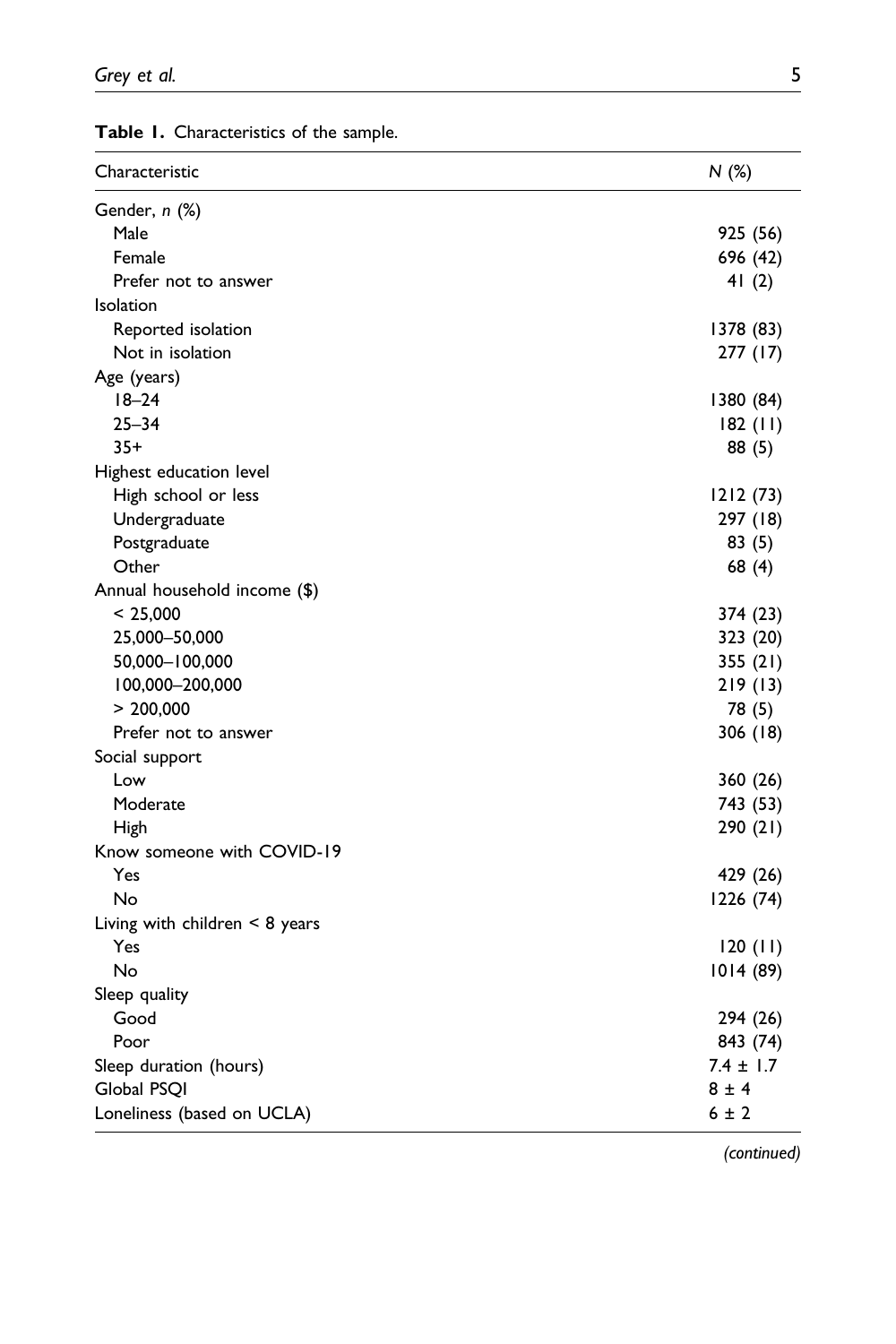| Table I. (continued) |  |  |  |
|----------------------|--|--|--|
|----------------------|--|--|--|

| Characteristic           | N(%)      |
|--------------------------|-----------|
| Anxiety (based on GAD-7) | $9(4-14)$ |
| GAD-7                    |           |
| Minimal symptoms         | 275 (22)  |
| Mild symptoms            | 355 (29)  |
| Moderate symptoms        | 297 (24)  |
| Severe symptoms          | 314(25)   |
|                          |           |

Data are presented as n (%), mean (standard deviation), or median (IQR).

GAD-7 = Generalized Anxiety Disorder scale 7 items; PSQI = Pittsburgh Sleep Quality Index; UCLA = University of California, Los Angeles.

## Pittsburgh Sleep Quality Index

The Pittsburgh Sleep Quality Index (PSQI) is a commonly used tool to estimate subjective sleep quality based on the previous month [\(Buysse et al., 1989](#page-12-5)). The PSQI contains 19 items making up seven individual components or sub-scales: subjective sleep quality, sleep latency, sleep duration, habitual sleep efficiency (i.e., the percentage of time in bed that one is asleep), sleep disturbances, use of sleeping medication, and degree of daytime dysfunction. The sum of these sub-scales is added to derive a global score  $(0-21)$ . A binary variable can be calculated, based on the global PSQI score, to indicate good ( $\leq 5$ ) and poor ( $> 5$ ) sleep quality. The instrument has been the focus of substantial psychometric evaluation. Sensitivity and specificity are reported as high ([Backhaus et al., 2002\)](#page-12-6) in addition to high testretest reliability [\(Buysse et al., 1989](#page-12-5)) [Popevi](#page-15-5)ć [et al., 2018](#page-15-5)). Construct validity of the instrument is also reported as high ([Mollayeva et al., 2016](#page-14-8)).

## Generalized Anxiety Disorder

The Generalized Anxiety Disorder (GAD-7) is one of the most commonly used diagnostic subjective scales for screening, effective diagnosis, and severity assessment of GAD ([Spitzer et al., 2006](#page-15-6)). Participants rate the frequency of anxiety symptoms based on the previous 2 weeks. A Likert scale is used for responses to each item. Scores to each item are added to derive a total score ranging from 0 to 21. Severity of anxiety is determined using the following accepted cut-points based on the overall score: 1–4 indicates "minimal symptoms," 5–9 represents "mild symptoms," 10–14 is suggestive of "moderate symptoms," and 15–21 indicates "severe symptoms." The GAD-7 can also be dichotomized, where  $\leq 10$  is characteristic of "mild anxiety" and  $\geq 10$  indicates "moderate to severe anxiety." The GAD-7 has good reliability and validity across different populations ([Johnson et al., 2019](#page-13-7); [Staples et al., 2019](#page-15-7); [Munoz-Navarro et al.,](#page-14-9) [2017\)](#page-14-9). In the present study, Cronbach's alpha coefficient was 0.91.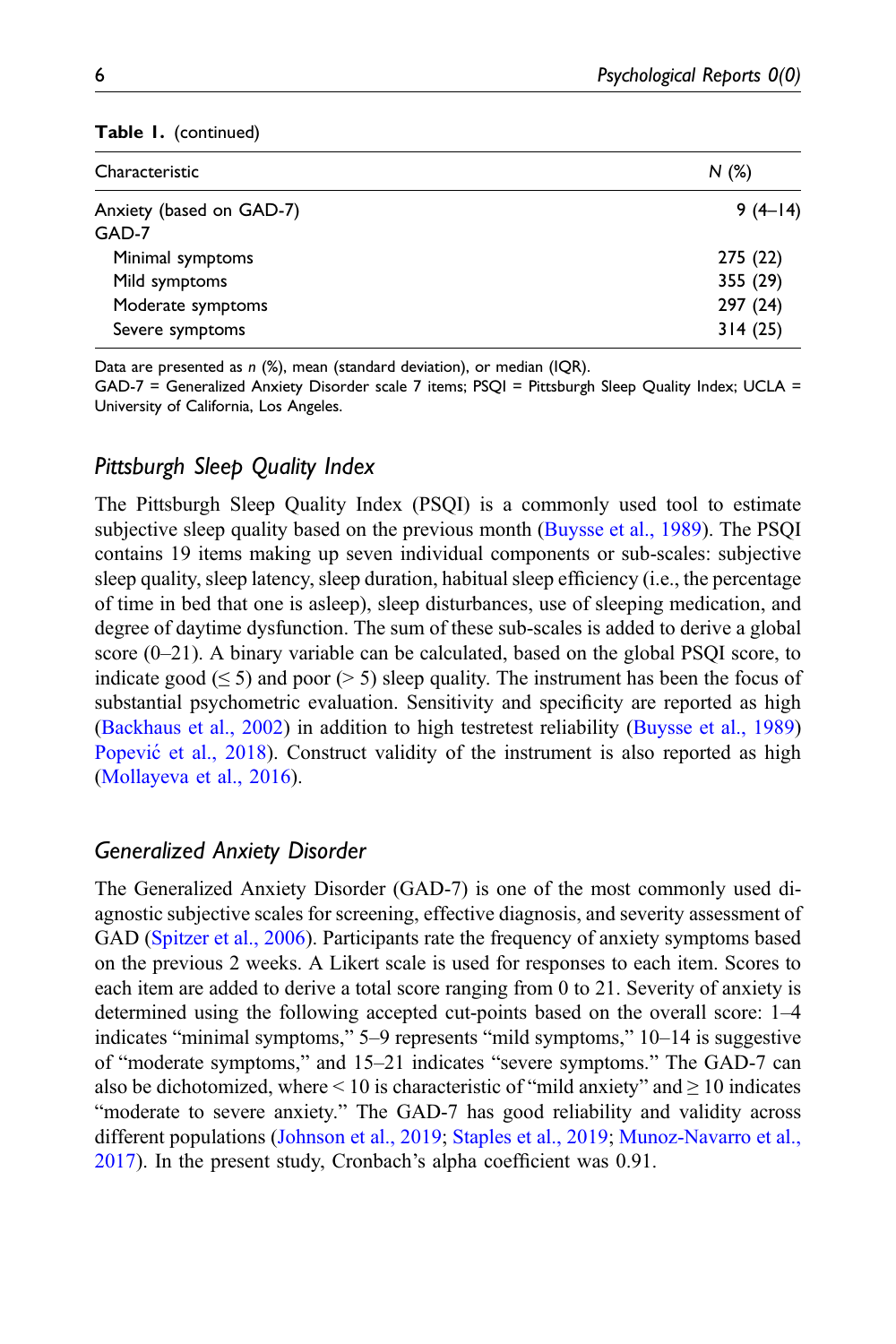# UCLA Loneliness Scale

This is a three-item scale assessing loneliness, which was derived from an original 20 item instrument [\(Hughes et al., 2004](#page-15-8)). The three items were selected as they demonstrated the highest loading on each respective factor of a three-factor model, based on the original measure ([Hughes et al., 2004\)](#page-15-8). Participants are asked to indicate how they feel at the time of responding based on three specific domains: (1) relational connectedness, (2) social connectedness, and (3) perceived self-isolation. Scores are added for each item to derive a total score range of 3–9. Scores of 3–5 are considered as "not lonely" and those with a score of 6–9 as considered to be "lonely." The Cronbach's alpha coefficient for this tool in our study was moderate (Cronbach  $\alpha = .67$ ).

# Multidimensional Scale of Perceived Social Support

This 12-item scale is a measure of perceived social support. It captures information pertaining to family, friends, and significant others ([Zimet et al., 1990\)](#page-16-5). Participants are asked to specify their agreement with statements on a seven-point Likert scale. Responses are added to derive a score which can range from 12 through to 84. Those with a score of 12–48 are suggestive of "low social support." Scores of 49–68 indicate "moderate social support" and scores 69–84 indicate "high social support." In the current study, the Cronbach's alpha coefficient for this instrument was 0.89, and the intra-class coefficient was 0.92.

## Procedure

The research study was conducted in accordance with the Declaration of Helsinki and was approved by the institutional review board (Approval number: LAU.SAS.IG6.2/ Apr/2020). The weblink to the online survey [\(www.surveymonkey\)](http://www.surveymonkey/) was disseminated through a range of social media platforms as well as by emails to professional networks of the research team who were encouraged to complete the survey as well as distribute the link to their own networks. Those who clicked the link were presented with studyrelated information and subsequently asked to indicate consent to participate in the survey.

## Statistical Analyses

All statistical analyses were performed in StataCorp, 2013 (Stata Statistical Software: Release 13. College Station, TX: StataCorp LP). We visually inspected continuous variables to assess distribution and performed Spearman's bivariate correlations for sleep quality (PSQI global score), loneliness (UCLA), anxiety (GAD-7), and sleep duration (hours). We conducted logistic regression analyses to examine independent predictors of sleep quality. Sleep quality was dichotomized based on accepted PSQI cut-points ( $\leq 5$  vs.  $> 5$ ) and considered as the dependent variable in subsequent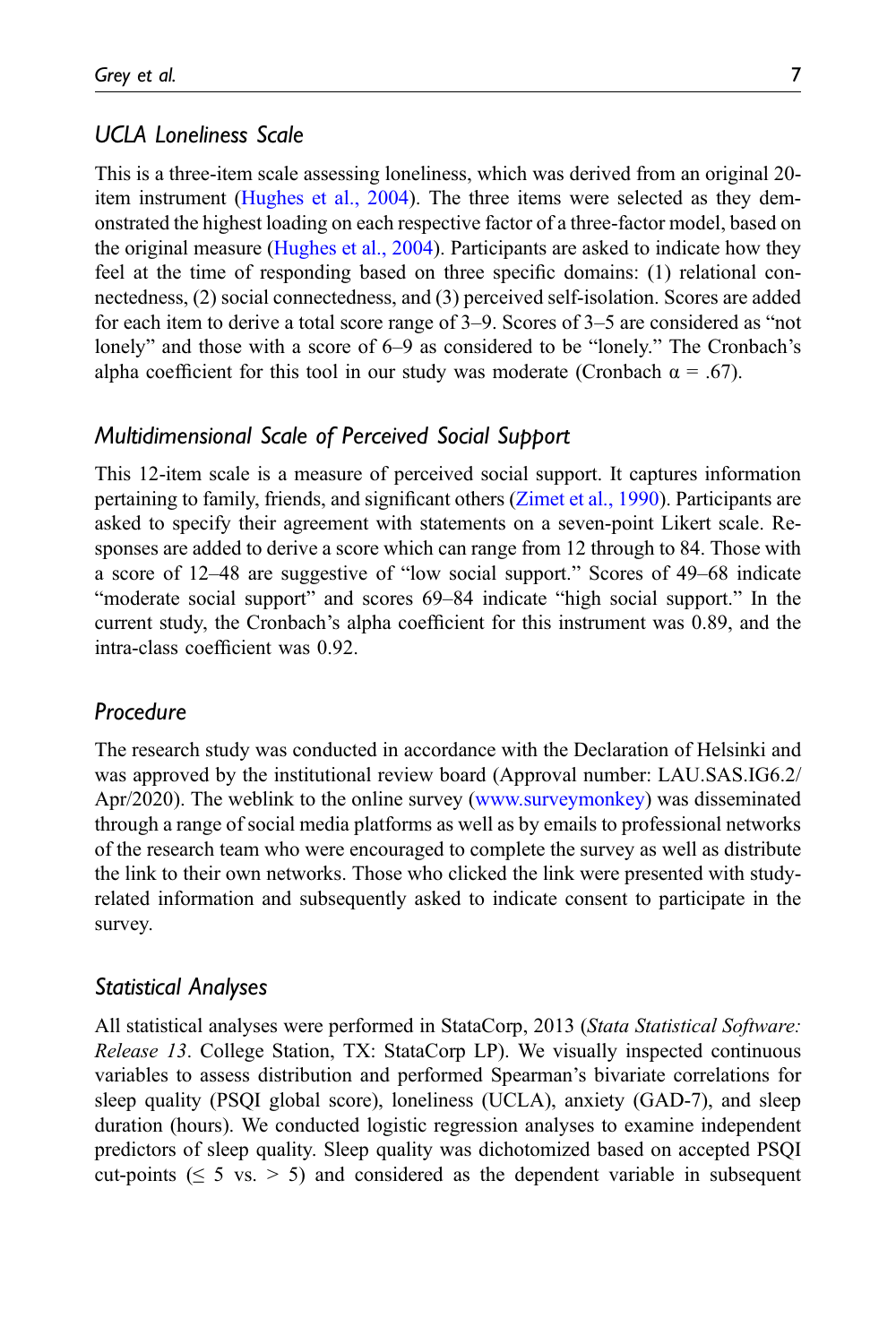analyses. Within the logistic regression model, we entered the following variables: loneliness (based on the UCLA and treated as a continuous variable), anxiety (based on the GAD-7 and also treated as a continuous variable), age group (years), gender, highest education level, annual household income, perceived social support level, knowing someone who had tested positive for COVID-19, and whether living with children under the age of 8 years or not. We performed an additional linear regression with the same variables but with sleep duration (hours) as the dependent variable. We subsequently conducted path analysis using continuous variables to assess the direct effects of (1) loneliness and anxiety, (2) anxiety and sleep quality, and (3) loneliness and sleep quality. We also assessed the indirect effect of loneliness on sleep quality, whilst considering anxiety as a potential mediator of the relationship.

### Data Sharing Statement

Data sharing requests can be made directly to the first or corresponding author by email.

## **Results**

The characteristics of the participants who responded to the online survey are presented in [Table 1.](#page-4-0) The majority of participants were male (56%), 18–24 years old (84%), were poor quality sleepers (74%), and 29% had mild anxiety symptoms; 24% reported moderate anxiety, and 25% reported severe anxiety symptoms. We observed significant correlations between sleep quality and anxiety level ( $r = 0.52$ ,  $p < 0.001$ ), sleep quality and loneliness (r = 0.28,  $p < 0.001$ ), as well as anxiety and loneliness (r = 0.35,  $p <$ 0.001). Sleep duration (hours) was negatively correlated with global sleep quality ( $r =$  $-0.48, p < 0.001$ ), anxiety (r =  $-0.24, p < 0.001$ ), and levels of perceived loneliness (r =  $-0.11, p = 0.001$ .

The results of the multivariate binary logistic regression analysis assessing the predictors of poor sleep quality and sleep duration (hours) are depicted in [Table 2.](#page-8-0) Significant independent predictors for sleep quality included loneliness, anxiety, and social support. Specifically, anxiety and loneliness exhibited the same effect sizes, where OR = 1.16 (95% CI: 1.11–1.21),  $p < 0.001$ , and OR = 1.16 (95% CI: 1.03–1.31),  $p < 0.001$ , respectively. Interestingly, only anxiety and female gender were found to be significant independent predictors of sleep duration (hours).

The path diagram is shown in [Figure 1](#page-8-1). The total, direct, and indirect effects are presented in [Table 3](#page-9-0). The root mean squared error of approximation  $(RMSEA) = 0.00$ , the comparative fit index  $(CFI) = 1.00$ , and the standardized root mean squared residual (SRMR) = 0.00, suggesting a good fit for the model. The strongest effect was observed between loneliness and anxiety, where  $\beta = 1.16$ ,  $p < 0.001$ . Moreover, anxiety was a significant mediator of the relationship between loneliness and sleep quality amongst adults living through the COVID-19 outbreak, where  $\beta = 0.33$ ,  $p < 0.001$ .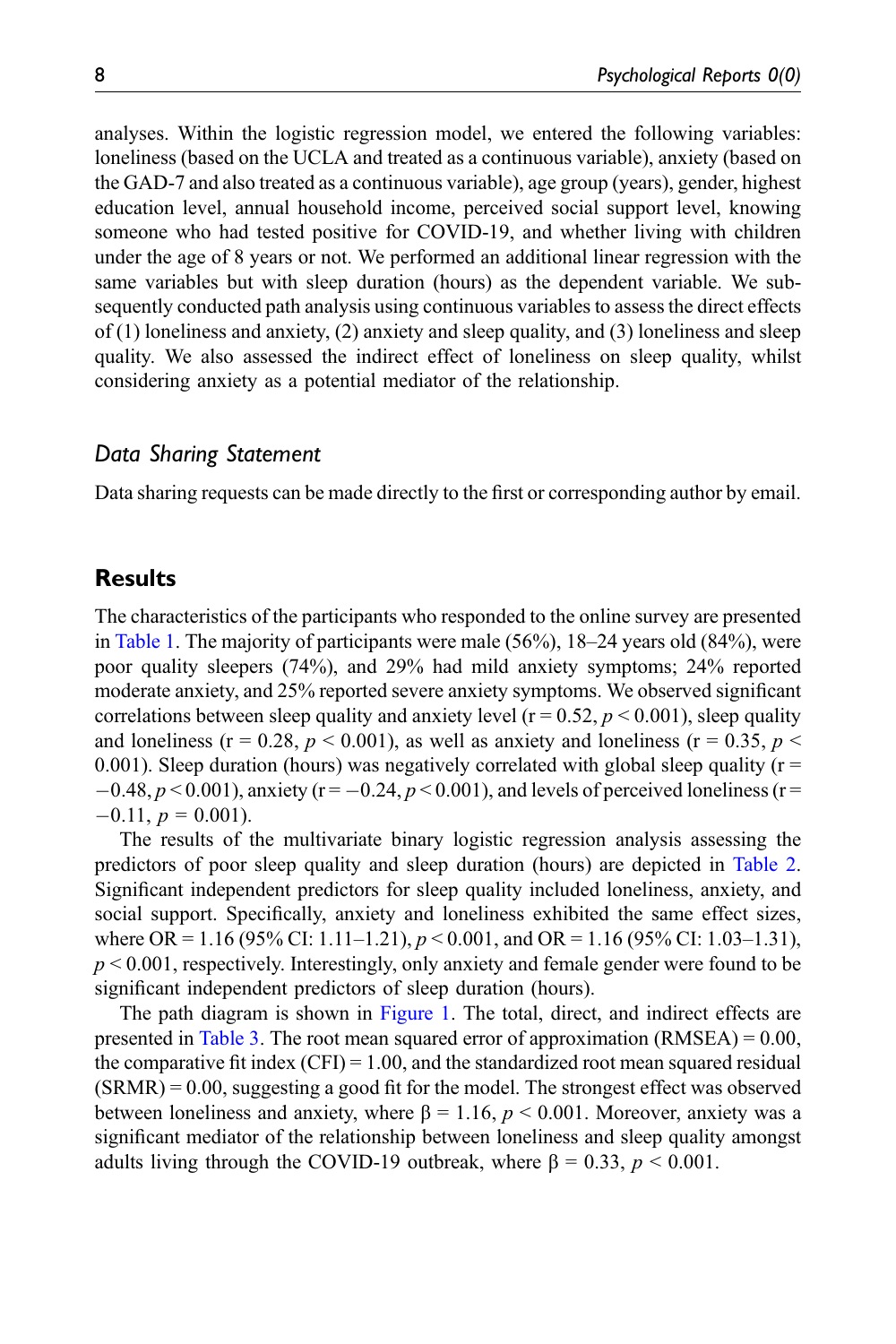|                              | OR (95% CI) Poor Sleep Quality   | B (SE) Sleep Duration (hours) |
|------------------------------|----------------------------------|-------------------------------|
| Loneliness                   | $1.16$ (1.03-1.31) <sup>*</sup>  | $-0.02$ (0.04)                |
| Anxiety score                | $1.16$ (1.11-1.21) <sup>**</sup> | $-0.08$ (0.01)***             |
| Age                          |                                  |                               |
| $25 - 34$ years              | $1.36(0.49 - 3.80)$              | $-0.48(0.31)$                 |
| $35-44$ years                | $0.26$ (0.02-2.94)               | $-0.12(0.79)$                 |
| Gender                       |                                  |                               |
| Female                       | $1.18(0.78 - 1.77)$              | $0.43$ $(0.12)$ **            |
| Prefer not to answer         | 2.47 (0.29-20.90)                | $-0.76(0.43)$                 |
| Highest education            |                                  |                               |
| Bachelor's degree            | $0.74(0.41 - 1.37)$              | $-0.15(0.20)$                 |
| Postgraduate degree          | $0.48$ $(0.11 - 2.10)$           | $-0.54(0.48)$                 |
| Other education              | $1.88(0.53 - 6.71)$              | 0.02(0.32)                    |
| Annual income (USD)          |                                  |                               |
| 25,00-50,000                 | $0.96(0.54 - 1.69)$              | 0.06(0.18)                    |
| 50,000-100,000               | $0.74$ (0.43-1.28)               | $-0.02$ (0.17)                |
| 100,000-200,000              | $0.79$ $(0.44 - 1.41)$           | 0.06(0.19)                    |
| More than 200,000            | $0.72$ $(0.28 - 1.84)$           | 0.49(0.29)                    |
| Prefer not to answer         | $1.11(0.59 - 2.06)$              | $-0.01(0.19)$                 |
| Social support               |                                  |                               |
| Moderate                     | $0.56$ (0.34-0.92)*              | 0.14(0.14)                    |
| High                         | $0.54$ (0.30-0.99)*              | 0.12(0.19)                    |
| COVID-19 (no)                | $0.95(0.62 - 1.45)$              | 0.13(0.13)                    |
| Children $\leq 8$ years (no) | $0.80$ $(0.40 - 1.57)$           | 0.02(0.20)                    |

Table 2. Multivariate logistic regression model to determine significant predictors of poor sleep quality and sleep duration (hours).

 $*_{p}$  < 0.05  $*_{p}$  < 0.001.

<span id="page-8-0"></span>OR = odds ratio; CI = confidence intervals; B = beta coefficient; SE = standard error.



<span id="page-8-1"></span>Figure 1. Path analysis model assessing the direct and indirect pathways.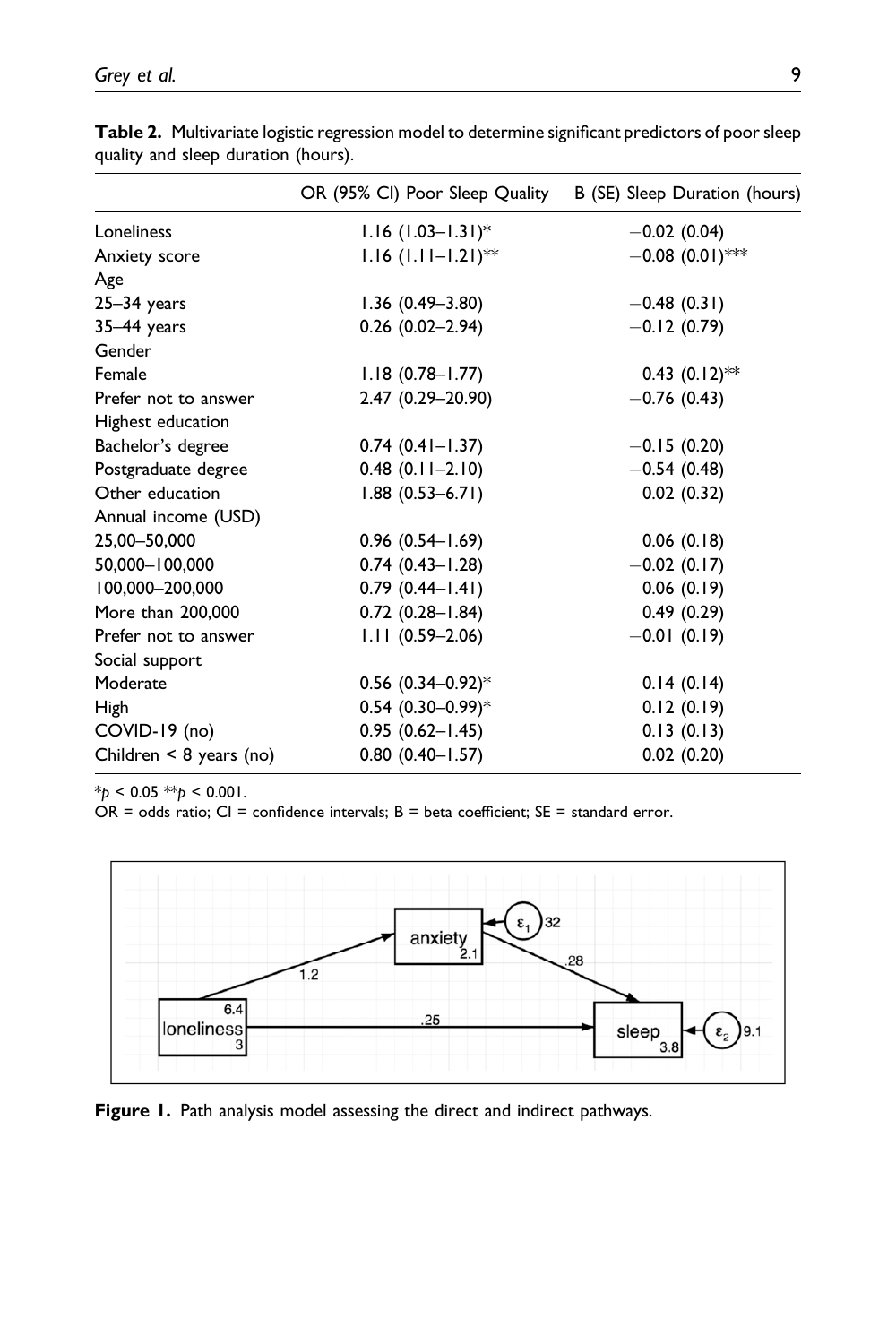| <b>Direct Effect</b>         | Unstd. (se) Std.        |
|------------------------------|-------------------------|
| Loneliness and sleep quality | 0.25 (0.05) $0.12***$   |
| Anxiety and sleep quality    | 0.28 (0.02) 0.48***     |
| Loneliness and anxiety       | $1.16(0.01) 0.34***$    |
| Indirect effect              |                         |
| Loneliness and sleep quality | 0.33 (0.03) $0.16***$   |
| Total effect                 |                         |
| Loneliness and sleep quality | $0.58$ (0.06) $0.28***$ |
| Anxiety and sleep quality    | 0.28 (0.02) 0.48***     |
| Loneliness and anxiety       | $1.16$ (0.01) 0.34***   |

Table 3. The standardized and unstandardized coefficients of the direct, indirect, and total effects of the path analysis model amongst 1126 adults during the COVID-19 outbreak.

\*\*\*  $p < 0.001$ 

<span id="page-9-0"></span>Unstd. = unstandardized coefficient; std. = standardized coefficient; se = standard error.

# **Discussion**

The current study set out to assess the prevalence of generalized anxiety and sleep impairments and also to determine the direct and indirect relationships between anxiety, loneliness, and sleep quality amongst a large cohort of individuals during the COVID-19 pandemic. The prevalence of those with generalized anxiety, as indicated by those reporting moderate to severe symptoms of anxiety was high at almost 50% and 74% of the participants reported impaired sleep. Previous research has suggested a direct relationship between loneliness and sleep and a mediational role played by both trait anxiety and COVID-19 specific anxiety [\(Zawadzki et al., 2013](#page-16-4)) ([Grossman et al.,](#page-13-6) [2021\)](#page-13-6). Our observations are consistent with these previous studies suggesting (1) higher levels of anxiety are associated with poorer sleep quality, (2) higher levels of perceived loneliness are related to poorer sleep quality, and (3) higher levels of anxiety are associated with greater perceived loneliness. In addition, we also highlight generalized anxiety as a key mediator of the relationship between loneliness and sleep quality during the COVID-19 outbreak amongst the young adult population.

Previous research has highlighted a negative relationship between loneliness and sleep quality (Griffi[n et al., 2019;](#page-13-5) [Hawkley et al., 2010;](#page-13-8) [Yu et al., 2018](#page-16-6)) and between social support and sleep quality ([Grey et al., 2020\)](#page-13-2). Our findings indicate that higher levels of social support are associated with improved sleep quality and also suggest that perceived loneliness is directly associated with sleep quality and also with generalized anxiety, with the strongest effect observed for anxiety. This is consistent with existing studies and suggests that elevated generalized anxiety is significantly associated with poorer subjective sleep quality during the COVID-19 pandemic. The relationship between anxiety and sleep disturbance has been a specific focus of research interest and indeed a recent meta-analytic review indicated that generalized anxiety disorder in particular, is strongly characterized by increased subjective sleep disturbance [\(Cox &](#page-13-3)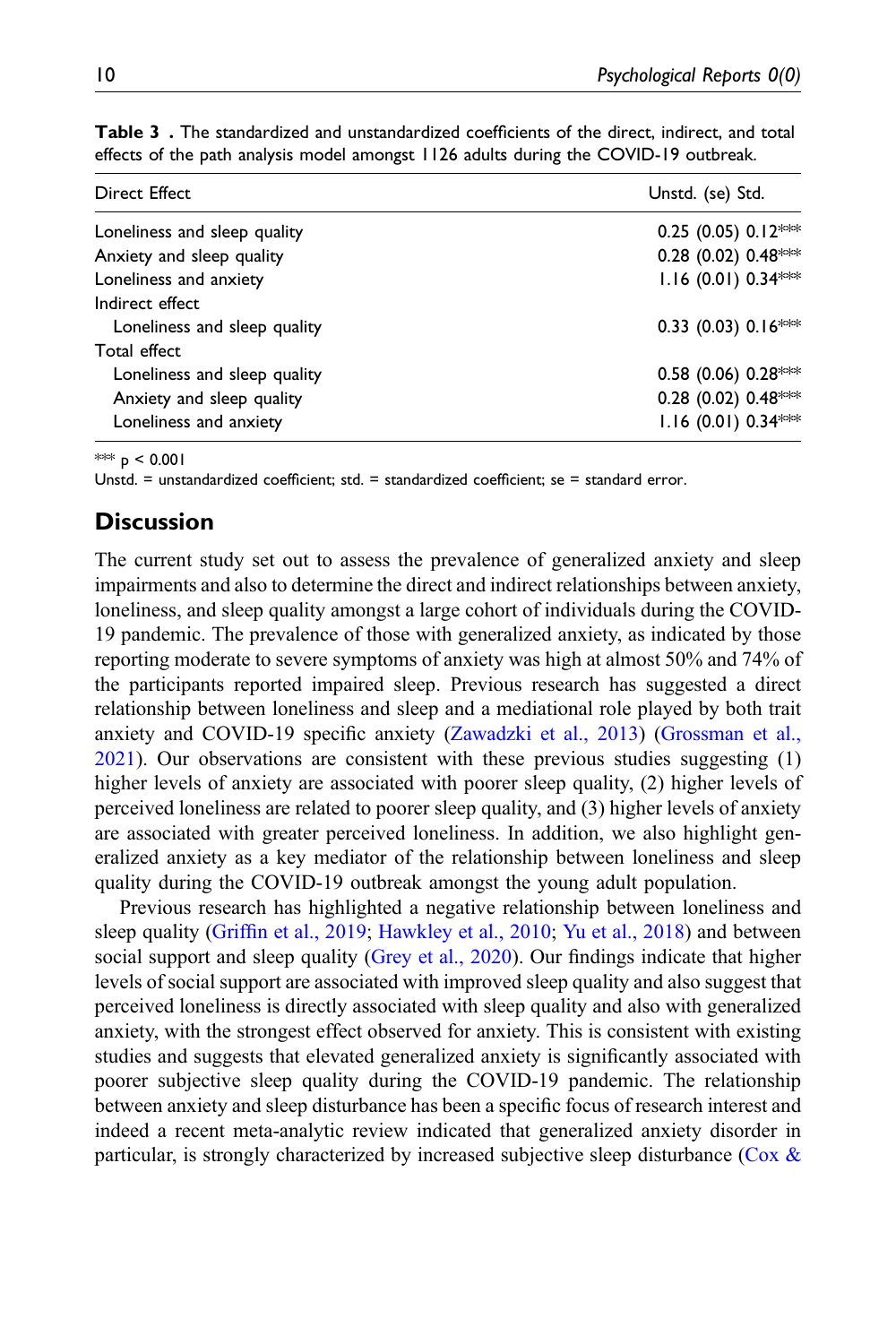[Olatunji, 2020\)](#page-13-3). The inter-connectedness of loneliness, anxiety sensitivity, and stress reactivity may go some way to providing a mechanistic explanation for the results observed in the current study. Existing research suggests that trait anxiety increases as a function of loneliness and that lonely individuals may have an increased predisposition to react fearfully to physiological symptoms of anxiety [\(Hawkley et al., 2003](#page-13-9)). More importantly, elevated levels of loneliness appear to predict higher negative stress appraisals which, in turn, may contribute to sleep impairment via the effects of heightened anxiety [\(Hawkley et al., 2003\)](#page-13-9).

It is plausible to suggest that the COVID-19 pandemic is likely to cause acute stress for a substantial proportion of the population, albeit for a variety of different reasons. Depending on an individual's coping mechanisms, attributions, and personal circumstances, some will undoubtedly experience elevated symptoms of anxiety, in line with existing cognitive models of anxiety [\(Wells, 1999\)](#page-15-9). As previously suggested, loneliness is associated with increased stress reactivity [\(Nowland et al., 2018\)](#page-14-10), underpinned by negative acute stress appraisals, which may cause downstream effects such as increased anxiety and hyperarousal. Hyperarousal becomes particularly significant when attempting sleep and is commonly accompanied by intrusive thoughts, both of which are known to delay sleep initiation and impair sleep quality ([Kalmbach](#page-13-10) [et al., 2018](#page-13-10)). As such, impairments to sleep quality are likely to be driven by loneliness and mediated via the effects of generalized anxiety, both of which are likely to have been elicited by the global pandemic.

Our observations concerning the relationship between high levels of anxiety and poor sleep quality amongst the general population mirror those of a recent systematic review and meta-analysis in healthcare workers during the COVID-19 pandemic ([Pappa et al., 2020](#page-14-3)). Whilst large segments of the population report clinically significant levels of anxiety and sleep disturbance ([Qui et al., 2020;](#page-15-10) [Xiao. et al., 2020b\)](#page-16-1), others appear to be relatively unaffected. This raises an important question about why there are differential responses amongst individuals living through the same pandemic. While the answer to this question is likely to be complex and the result of a myriad of interacting factors, social support and loneliness may be partial contributors. For example, emerging research on the initial psychological impact of the pandemic suggests that loneliness is associated with heightened anxiety and depression, while social support and a sense of belonging are protective factors against increased negative psychological impact ([Gonzalez-Sanguino et al., 2020\)](#page-13-1). It is, however, essential to gather and review as much high quality evidence as possible about these factors during the global pandemic. This will enable a better understanding of the factors that are potentially driving high levels of sleep impairment. Enhanced knowledge may also support interventions to minimize the probability of poor sleep quality from further escalating into insomnia diagnoses during the post-pandemic phase of COVID-19.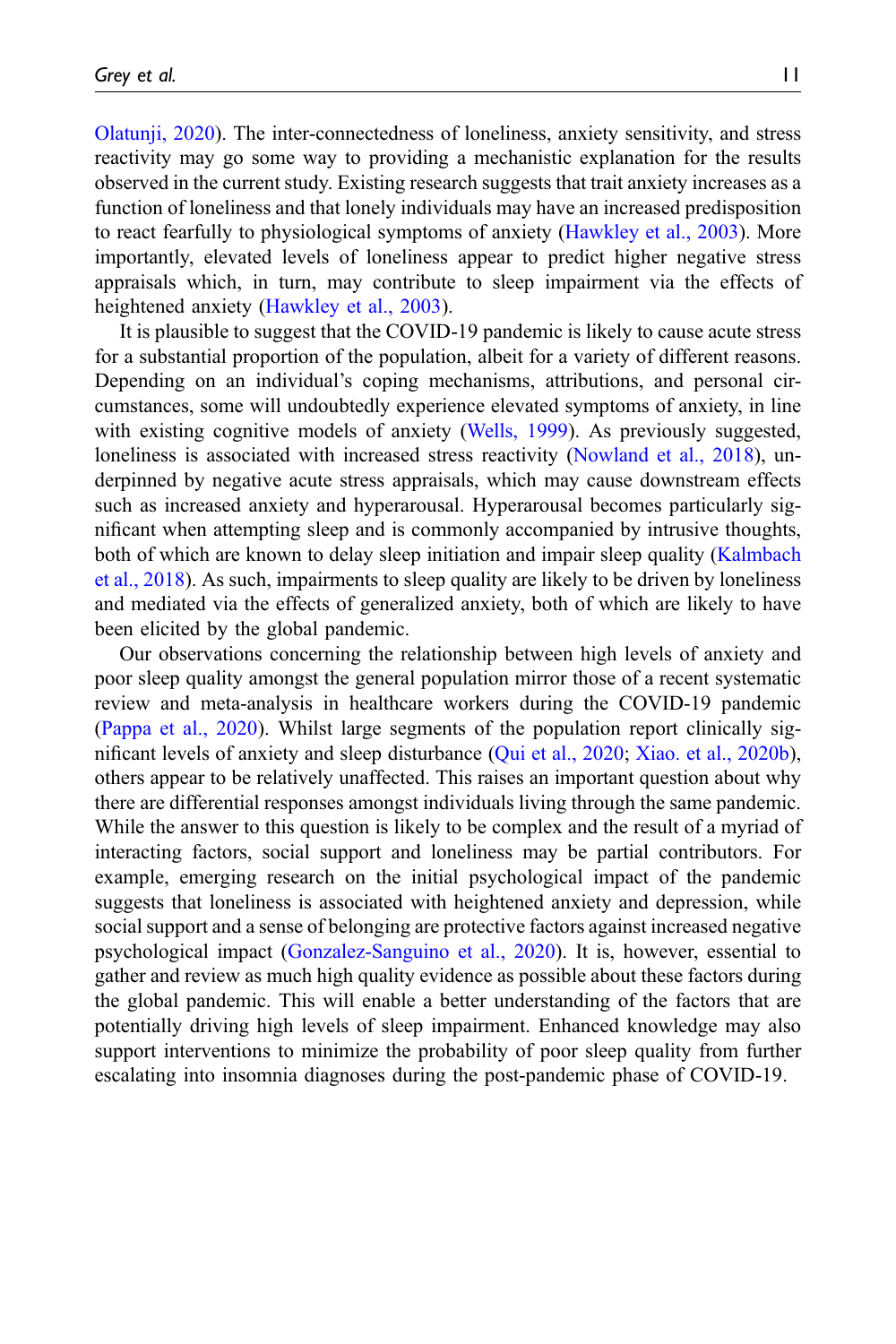### Study Limitations

Whilst the current study points to important relationships between generalized anxiety, loneliness, and sleep quality amongst a large sample of individuals, there are a number of limitations. Firstly, we assessed the presence of generalized anxiety and did not attempt to identify specific sources of anxiety amongst participants. While previous studies have explicitly assessed levels of COVID-19 anxiety in older adults and its relationship with sleep ([Grossman et al., 2021](#page-13-6)), we considered that the sources of anxiety in younger adults were more likely to be diffuse and that anxiety-specific measures would not capture this range. Secondly, of the 1662 individuals who consented to take part in the online survey, complete information was available for a total 1126 (68%) participants for this study. We acknowledge that this may have introduced some bias (sampling and non-response) into the study and influenced the overall findings. Furthermore, given that the study was an online survey, all responses were self-reported and thus may be subject to further biases (social desirability and recall). However, the majority of research studies conducted during the COVID-19 pandemic have been largely forced to rely upon subjective reports via online surveys given the restrictions on face-to-face contact. Facilitating objective measures of outcomes such as sleep is therefore logistically impossible during these times. Thirdly, as our data is cross-sectional in nature, temporal inferences cannot be made. However, given that we employed path analysis, this does imply the nature and direction of pathways within the model we have presented. Finally, our sample is unlikely to be representative of the general population given that the majority were young adults with lower levels of education. That said, our findings are important, and highlight that loneliness and its impact on sleep is not unique to elderly individuals [\(Grossman et al., 2021\)](#page-13-6). It is imperative to consider the connections between loneliness, mental health, and sleep across all age groups during the COVID-19 pandemic. Loneliness is a particularly pertinent factor given that governments have implemented significant restrictions surrounding social interaction to minimize the spread of the virus.

In conclusion, we found anxiety to be a mediator of the relationship between loneliness and sleep quality in a large sample of individuals during the COVID-19 pandemic. Whilst there are likely to be other factors involved, it is crucial to ensure that poor sleep quality does not escalate and place further burden on healthcare systems. In the meantime, interventions that can help individuals to adapt to the situation which target the reduction of anxiety and loneliness may be needed to minimize the onset and progression of mental health and sleep disordered outcomes. These could incorporate the use of digital media platforms to enhance social interaction, such as online support groups or meditative practices, which are likely to help alleviate a subsequent influx of mental health and sleep-disordered diagnoses during the post COVID-19 phase.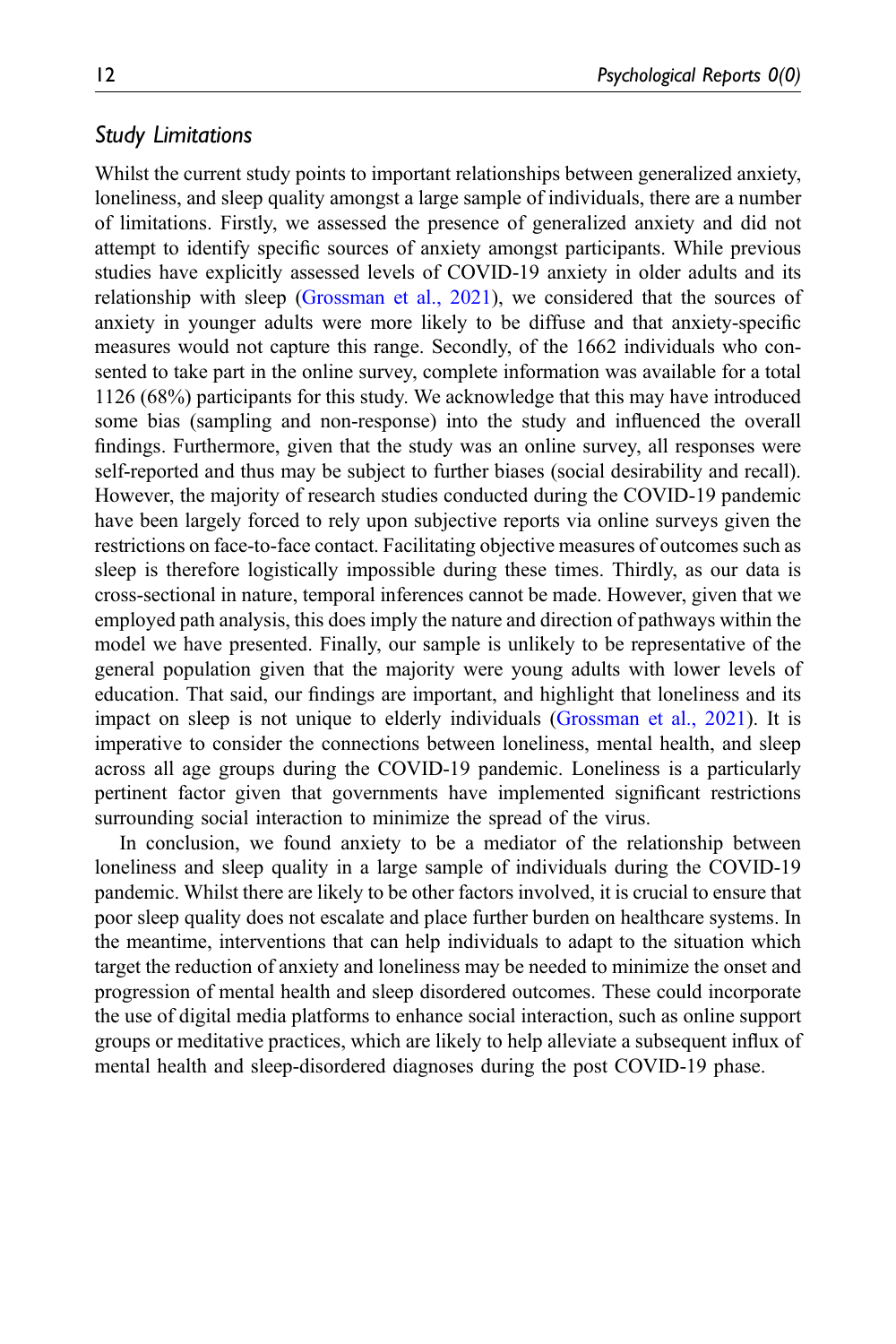#### Acknowledgments

We would like to thank all participants for providing data and their valuable time to make this research study possible. We also thank Omar M Omar from University of Birmingham for proofreading the results section.

#### Declaration of Conflicting Interests

The author(s) declared no potential conflicts of interest with respect to the research, authorship, and/or publication of this article.

#### Funding

The author(s) received no financial support for the research, authorship, and/or publication of this article.

### ORCID iD

Ian Grey <https://orcid.org/0000-0001-9773-2539>

### <span id="page-12-0"></span>**References**

- Arora, T., Grey, I., Östlundh, L., Lam, K., Omar, O. M., & Arnone, D. (2020). The prevalence of psychological consequences of COVID-19: A systematic review and meta-analysis of observational studies. Journal of Health Psychology, Advance online publication, 1359105320966639. <https://doi.org/10.1177/1359105320966639>
- <span id="page-12-6"></span><span id="page-12-1"></span>Backhaus, J., Junghanns, K., Broocks, A., Riemann, D., & Hohagen, F. (2002). Test-retest Reliability and validity of the Pittsburgh sleep quality index in primary insomnia. Journal of Psychosomatic Research, 53(3), 737–740. [https://doi.org/10.1016/s0022-3999\(02\)00330-6](https://doi.org/10.1016/s0022-3999(02)00330-6)
- <span id="page-12-2"></span>Baglioni, C., Nanovska, S., Regen, W., Spiegelhalder, K., Feige, B., Nissen, C., Reynolds, C. F., & Riemann, D. (2016). Sleep and mental disorders: A meta-analysis of polysomnographic research. Psychological Bulletin, 142, 969–990. <https://doi.org/10.1037/bul0000053>
- <span id="page-12-3"></span>Ben, simon, & Walker, M. P. (Eds.). (2018). Sleep loss causes social withdrawal and loneliness. Nature Communications, 9(1), 3146. [https://doi.org/10.1038/s41467-018-05377-0.](https://doi.org/10.1038/s41467-018-05377-0)
- Beutel, M. E., Klein, E. M., Brahler, E., Reiner, I., Jünger, C., Michal, M., Wiltink, J., Wild, P. S., ¨ Münzel, T., Lackner, K. J., & Tibubos, A. N. (2017). Loneliness in the general population: prevalence, determinants and relations to mental health. BMC Psychiatry, 17(1), 97. [https://](https://doi.org/10.1186/s12888-017-1262-x) [doi.org/10.1186/s12888-017-1262-x](https://doi.org/10.1186/s12888-017-1262-x)
- <span id="page-12-5"></span>Buysse, D. J., Reynolds, C. F., 3rd, MONK, T. H., Monk, T. H., Berman, S. R., & Kupfer, D. J. (1989). The Pittsburgh sleep quality index: A new instrument for psychiatric practice and research. Psychiatry Research, 28(2), 193–213. [https://doi.org/10.1016/0165-1781\(89\)](https://doi.org/10.1016/0165-1781(89)90047-4) [90047-4](https://doi.org/10.1016/0165-1781(89)90047-4)
- <span id="page-12-4"></span>Carney, C. E., Edinger, J. D., Meyer, B., Lindman, L., & Istre, T. (2006). Daily activities and sleep quality in college students. Chronobiology International, 23(3), 623–637. [https://doi.org/](https://doi.org/10.1080/07420520600650695) [10.1080/07420520600650695](https://doi.org/10.1080/07420520600650695)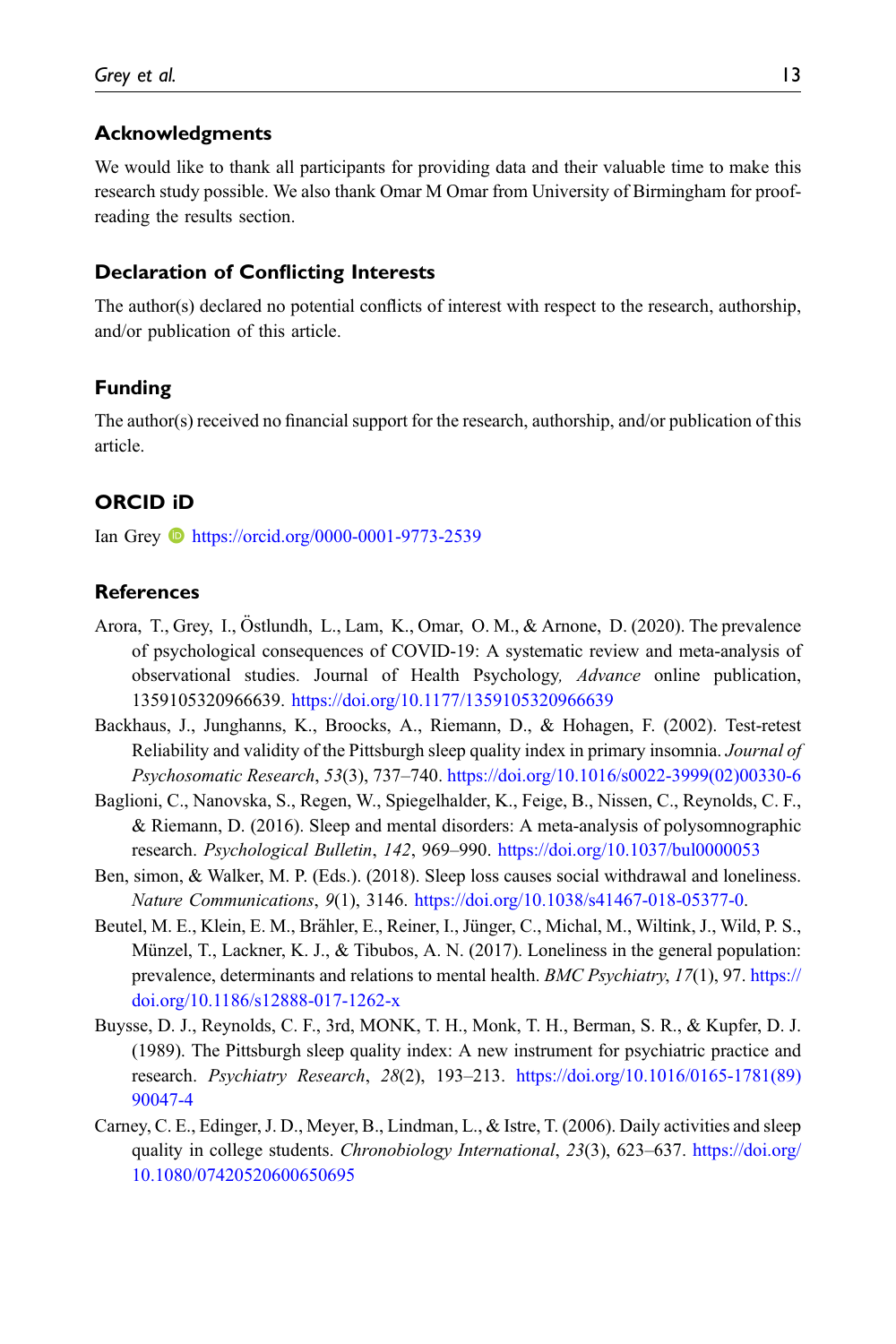- <span id="page-13-3"></span>Cox, R. C., & Olatunji, B. O. (2020). Sleep in the anxiety-related disorders: A meta-analysis of subjective and objective research. Sleep Medicine Reviews, 51, 101282. [https://doi.org/10.](https://doi.org/10.1016/j.smrv.2020.101282) [1016/j.smrv.2020.101282](https://doi.org/10.1016/j.smrv.2020.101282).
- <span id="page-13-4"></span>Domenech-Abella, J., Mundó, J., Haro, J. M., & Rubio-Valera, M. (2019). Anxiety, depression, loneliness and social network in the elderly: Longitudinal associations from the Irish Longitudinal study on Ageing (TILDA). Journal of Affective Disorders, 246, 82–88. [https://](https://doi.org/10.1016/j.jad.2018.12.043) [doi.org/10.1016/j.jad.2018.12.043.](https://doi.org/10.1016/j.jad.2018.12.043)
- Drake, E. C., Sladek, M. R., & Doane, L. D. (2016). Daily cortisol activity, loneliness, and coping efficacy in late adolescence: A longitudinal study of the transition to college. *International* Journal of Behavioral Development, 40(4), 334–345. [https://doi.org/10.1177/](https://doi.org/10.1177/0165025415581914) [0165025415581914](https://doi.org/10.1177/0165025415581914)
- <span id="page-13-1"></span>Gonzalez-Sanguino, C., Ausin, B., Castellanos, M. A., Saiz, J., Lopez-gomez, A., Ugidos, C., & Munoz, M. (2020). Mental health consequences during the initial stage of the 2020 coronavirus pandemic (COVID-19) in Spain. Brain, Behavior, and Immunity, 87, 172–176. [https://doi.org/10.1016/j.bbi.2020.05.040.](https://doi.org/10.1016/j.bbi.2020.05.040)
- <span id="page-13-2"></span>Grey, I., Arora, T., Thomas, J., Saneh, A., Tohme, P., & Abi-Habib, R. (2020). The role of perceived social support on depression and sleep during the COVID-19 pandemic. Psychiatry Research, 293, 113452. [https://doi.org/10.1016/j.psychres.2020.113452.](https://doi.org/10.1016/j.psychres.2020.113452)
- <span id="page-13-5"></span>Griffin, S. C., Williams, A. B., Mladen, S. N., Perrin, P. B., Dzierzewski, J. M., & Rybarczyk, B. D. (2019). Reciprocal effects between loneliness and sleep disturbance in older Americans. J Aging Health, 32(9), 1156–1164. <https://doi.org/10.1177/0898264319894486>
- <span id="page-13-6"></span>Grossman, E. S., Hoffman, Y. S. G., Palgi, Y., & Shrira, A. (2021). COVID-19 related loneliness and sleep problems in older adults: Worries and resilience as potential moderators. Personality and Individual Differences, 168, 110371. [https://doi.org/10.1016/j.paid.2020.](https://doi.org/10.1016/j.paid.2020.110371) [110371](https://doi.org/10.1016/j.paid.2020.110371).
- <span id="page-13-9"></span>Hawkley, L. C., Burleson, M. H., Berntson, G. G., & Cacioppo, J. T. (2003). Loneliness in everyday life: cardiovascular activity, psychosocial context, and health behaviors. Journal of Personality and Social Psychology, 85(1), 105–120. [https://doi.org/10.1037/0022-3514.](https://doi.org/10.1037/0022-3514.85.1.105) [85.1.105](https://doi.org/10.1037/0022-3514.85.1.105)
- <span id="page-13-8"></span>Hawkley, L. C., Thisted, R. A., Masi, C. M., & Cacioppo, J. T. (2010). Loneliness predicts increased blood pressure: 5-year cross-lagged analyses in middle-aged and older adults. Psychology and Aging, 25(1), 132–141. <https://doi.org/10.1037/a0017805>
- <span id="page-13-0"></span>Huang, Y., Wang, Y., Wang, H., Liu, Z., Yu, X., Yan, J., Yu, Y., Kou, C., Xu, X., Lu, J., Wang, Z., He, S., Xu, Y., He, Y., Li, T., Guo, W., Tian, H., Xu, G., Xu, X., & Wu, Y. (2019). Prevalence of mental disorders in China: a cross-sectional epidemiological study. The Lancet Psychiatry, 6(3), 211–224. [https://doi.org/10.1016/S2215-0366\(18\)30511-X](https://doi.org/10.1016/S2215-0366(18)30511-X)
- <span id="page-13-7"></span>Johnson, S. U., Ulvenes, P. G., Øktedalen, T., & Hoffart, A. (2019). Psychometric properties of the general anxiety disorder 7-item (GAD-7) scale in a heterogeneous psychiatric sample. Frontiers in Psychology, 10, 1713. <https://doi.org/10.3389/fpsyg.2019.01713>.
- <span id="page-13-10"></span>Kalmbach, D. A., Cuamatzi-Castelan, A. S., Tonnu, C. V., Tran, K. M., Anderson, J. R., Roth, T., & Drake, C. L. (2018). Hyperarousal and sleep reactivity in insomnia: current insights. Nature and Science of Sleep, 10, 193-201. <https://doi.org/10.2147/NSS.S138823>.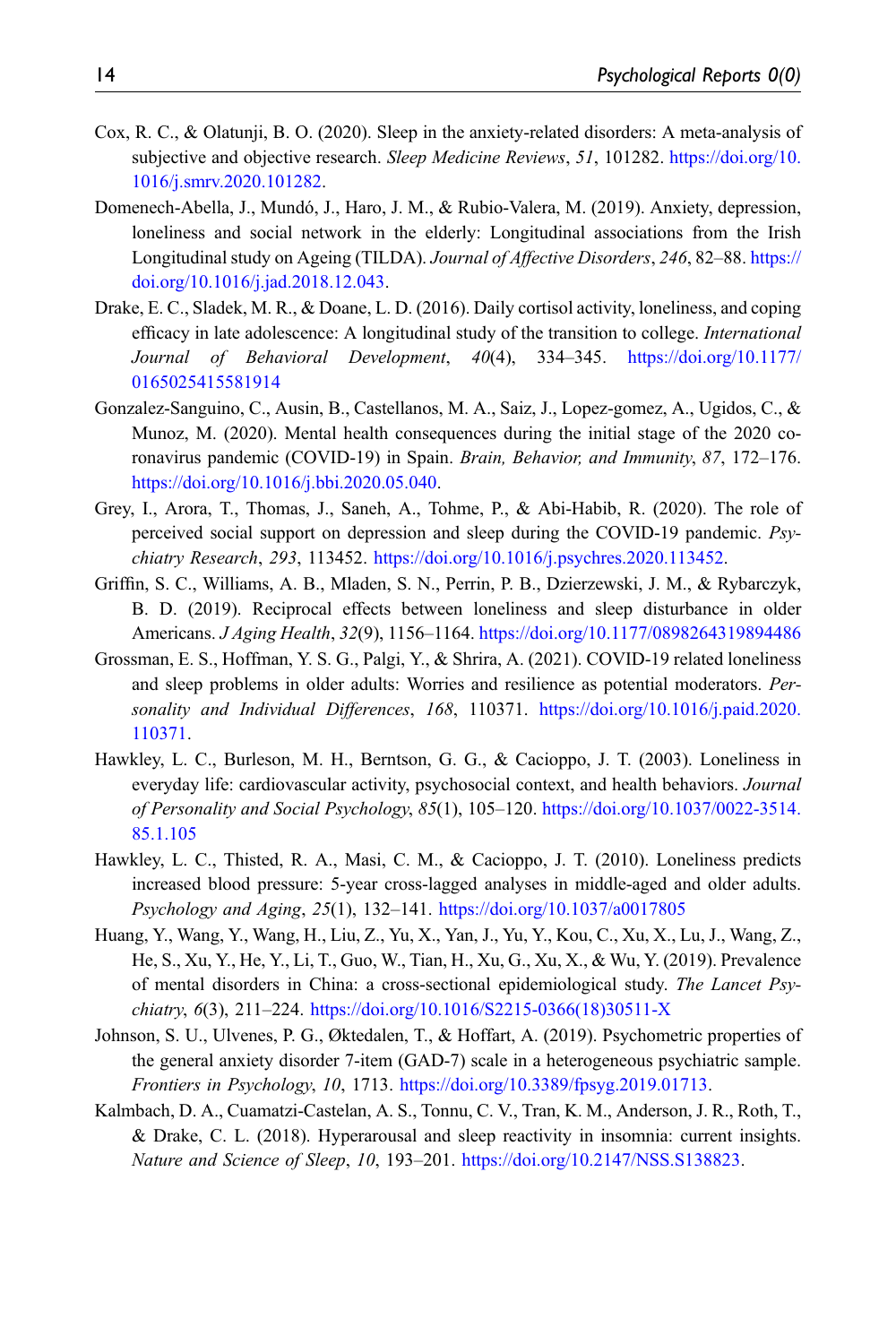- <span id="page-14-0"></span>Kang, L., Ma, S., Chen, M., Yang, J., Wang, Y., Li, R., Yao, L., Bai, H., Cai, Z., Xiang Yang, B., Hu, S., Zhang, K., Wang, G., Ma, C., & Liu, Z. (2020). Impact on mental health and perceptions of psychological care among medical and nursing staff in Wuhan during the 2019 novel coronavirus disease outbreak: A cross-sectional study. Brain, Behavior, and Immunity, 87, 11-17. [https://doi.org/10.1016/j.bbi.2020.03.028.](https://doi.org/10.1016/j.bbi.2020.03.028)
- <span id="page-14-7"></span>Krystal, A. D (2012). Psychiatric disorders and sleep. Neurologic Clinics, 30(4), 1389–1413. https://doi.org/10.1016/j.ncl.2012.08.018
- <span id="page-14-2"></span>Liu, N., Zhang, F., Wei, C., Jia, Y., Shang, Z., Sun, L., Wu, L., Sun, Z., Zhou, Y., Wang, Y., & Liu, W. (2020). Prevalence and predictors of PTSS during COVID-19 outbreak in China hardesthit areas: Gender differences matter. *Psychiatry Research*, 287, 112921. [https://doi.org/10.](https://doi.org/10.1016/j.psychres.2020.112921) [1016/j.psychres.2020.112921.](https://doi.org/10.1016/j.psychres.2020.112921)
- <span id="page-14-5"></span>Majeno, A., TSAI, K. M., Huynh, V. W., McCreath, H., & Fuligni, A. J. (2018). Discrimination and sleep difficulties during adolescence: the mediating roles of loneliness and perceived stress. Journal of Youth and Adolescence, 47, 135–147. [https://doi.org/10.1016/j.psychres.](https://doi.org/10.1016/j.psychres.2020.112921) [2020.112921](https://doi.org/10.1016/j.psychres.2020.112921).
- <span id="page-14-6"></span>Matthews, T., Danese, A., Gregory, A. M., Caspi, A., Moffitt, T. E., & Arseneault, L. (2017). Sleeping with one eye open: loneliness and sleep quality in young adults. *Psychological* Medicine, 47(12), 2177–2186. <https://doi.org/10.1017/S0033291717000629>
- <span id="page-14-8"></span>Mollayeva, T., Thurairajah, P., Burton, K., Mollayeva, S., Shapiro, C. M., & Colantonio, A. (2016). The Pittsburgh sleep quality index as a screening tool for sleep dysfunction in clinical and non-clinical samples: A systematic review and meta-analysis. Sleep Medicine Reviews, 25, 52–73. [https://doi.org/10.1016/j.smrv.2015.01.009.](https://doi.org/10.1016/j.smrv.2015.01.009)
- <span id="page-14-9"></span>Munoz-Navarro, R., Cano-Vindel, A., Moriana, J. A., Medrano, L. A., Ruiz-Rodríguez, P., Agüero-Gento, L., Rodríguez-Enríquez, M., Pizà, M. R., & Ramírez-Manent, J. I. (2017). Screening for generalized anxiety disorder in Spanish primary care centers with the GAD-7. Psychiatry Research, 256, 312–317. [https://doi.org/10.1016/j.psychres.2017.06.023.](https://doi.org/10.1016/j.psychres.2017.06.023)
- <span id="page-14-1"></span>Nguyen, H. C., Nguyen, M. H., Do, B. N., Tran, C. Q., Nguyen, T. T. P., Pham, K. M., Pham, L. V., Tran, K. V., Duong, T. T., Tran, T. V., Duong, T. H., Nguyen, T. T., Nguyen, Q. H., Hoang, T. M., Nguyen, K. T., Pham, T. T. M., Yang, S. H., Chao, J. C., & Duong, T. V. (2020). People with suspected COVID-19 symptoms were more likely depressed and had lower health-related quality of life: The potential benefit of health literacy. Journal of Clinical Medicine, 9(4), 965. <https://doi.org/10.3390/jcm9040965>
- <span id="page-14-10"></span>Nowland, R., Robinson, S. J., Bradley, B. F., Summers, V., & Qualter, P. (2018). Loneliness, HPA stress reactivity and social threat sensitivity: Analyzing naturalistic social challenges. Scandinavian Journal of Psychology, 59(5), 540–546. <https://doi.org/10.1111/sjop.12461>
- <span id="page-14-3"></span>Pappa, S., Ntella, V., Giannakas, T., Giannakoulis, V. G., Papoutsi, E., & Katsaounou, P. (2020). Prevalence of depression, anxiety, and insomnia among healthcare workers during the COVID-19 pandemic: A systematic review and meta-analysis. Brain, Behavior, and Immunity, 88, 901–907. <https://doi.org/10.1016/j.bbi.2020.05.026>
- <span id="page-14-4"></span>Pires, G. N., Bezerra, A. G., Tufik, S., & Andersen, M. L. (2016). Effects of acute sleep deprivation on state anxiety levels: a systematic review and meta-analysis. Sleep Medicine, 24, 109–118. [https://doi.org/10.1016/j.sleep.2016.07.019.](https://doi.org/10.1016/j.sleep.2016.07.019)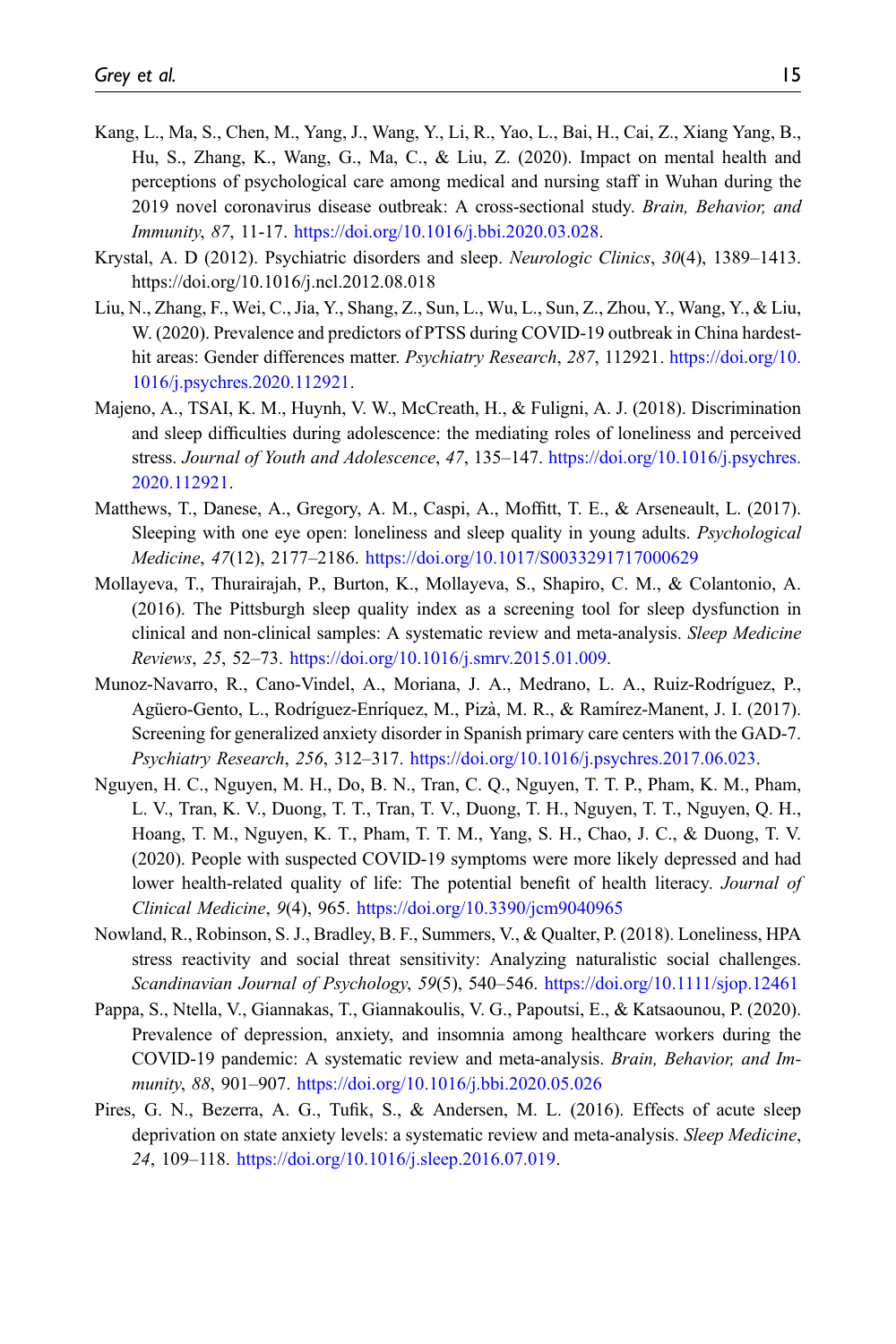- <span id="page-15-5"></span>Popević, M. B., Milovanović, A. P. S., Milovanović, S., Nagorni-Obradović, L., Nešić, D., & Velaga, M. (2018). Reliability and validity of the Pittsburgh sleep quality index-Serbian translation. Evaluation & the Health Professions,  $41(1)$ ,  $67-81$ . [https://doi.org/10.1177/](https://doi.org/10.1177/0163278716678906) [0163278716678906](https://doi.org/10.1177/0163278716678906)
- <span id="page-15-1"></span>Pulvirenti, F., Cinetto, F., Milito, C., Bonanni, L., Pesce, A. M., Leodori, G., Garzi, G., Miglionico, M., Tabolli, S., & Quinti, I. (2020). Health-related quality of life in common variable immunodeficiency Italian patients switched to remote assistance during the COVID-19 pandemic. The Journal of Allergy and Clinical Immunology: In Practice, 8(6), 1894–1899. <https://doi.org/10.1016/j.jaip.2020.04.003>
- <span id="page-15-10"></span>Qui, J, Shen, B, Zhao, M, Wang, Z, Xie, B, & Xu, Y (2020). A nationwide survey of psychological distress among Chinese people in the COVID-19 epidemic: Implications and policy recommendations. General Psychiatry, 33(2), e100213. [https://doi.org/10.1136/](https://doi.org/10.1136/gpsych-2020-100213) [gpsych-2020-100213](https://doi.org/10.1136/gpsych-2020-100213).
- <span id="page-15-2"></span>Roy, D., Tripathy, S., Kar, S. K., Sharma, N., Verma, S. K., & Kaushal, V. (2020). Study of knowledge, attitude, anxiety & perceived mental healthcare need in Indian population during COVID-19 pandemic. Asian Journal of Psychiatry, 51, 102083. [https://doi.org/10.](https://doi.org/10.1016/j.ajp.2020.102083) [1016/j.ajp.2020.102083.](https://doi.org/10.1016/j.ajp.2020.102083)
- <span id="page-15-0"></span>Salari, N., Hosseinian-Far, A., Jalali, R., Vaisi-Raygani, A., Rasoulpoor, S., Mohammadi, M., Rasoulpoor, S., & Khaledi-Paveh, B. (2020). Prevalence of stress, anxiety, depression among the general population during the COVID-19 pandemic: a systematic review and meta-analysis. Globalization and Health, 16(1), 57. [https://doi.org/10.1186/s12992-020-](https://doi.org/10.1186/s12992-020-00589-w) [00589-w.](https://doi.org/10.1186/s12992-020-00589-w)
- <span id="page-15-6"></span>Spitzer, R. L., Kroenke, K., Williams, J. B., & Löwe, B. (2006). A brief measure for assessing generalized anxiety disorder. Archives of Internal Medicine, 166(10), 1092-1097. [https://](https://doi.org/10.1001/archinte.166.10.1092) [doi.org/10.1001/archinte.166.10.1092](https://doi.org/10.1001/archinte.166.10.1092)
- <span id="page-15-4"></span>Staner, L. (2003). Sleep and anxiety disorders. Dialogues in Clinical Neuroscience, 5(3), 249–258. <https://doi.org/10.31887/DCNS.2003.5.3/lstaner>
- <span id="page-15-7"></span>Staples, L. G., Dear, B. F., Gandy, M., Fogliati, V., Fogliati, R., Karin, E., Nielssen, O., & Titov, N. (2019). Psychometric properties and clinical utility of brief measures of depression, anxiety, and general distress: the PHQ-2, GAD-2, and K-6. General Hospital Psychiatry, 56, 13–18. <https://doi.org/10.1016/j.genhosppsych.2018.11.003>.
- <span id="page-15-8"></span>Waite, L. J., Hawkley, L. C., & Cacioppo, J. T. (2004). A short scale for measuring loneliness in large surveys. Research on Aging, 26(6), 655–672. [https://doi.org/10.1177/](https://doi.org/10.1177/0164027504268574) [0164027504268574](https://doi.org/10.1177/0164027504268574)
- <span id="page-15-9"></span>Wells, A. (1999). A cognitive model of generalized anxiety disorder. Behavior Modification, 23(4), 526–555. <https://doi.org/10.1177/0145445599234002>
- <span id="page-15-3"></span>Wolf, M. S., Serper, M., Opsasnick, L., O'conor, R. M., Curtis, L. M., Benavente, J. Y., Wismer, G., Batio, S., Eifler, M., Zheng, P., Russell, A., Arvanitis, M., Ladner, D., Kwasny, M., Persell, S. D., Rowe, T., Linder, J. A., & Bailey, S. C. (2020). Awareness, attitudes, and actions elated to COVID-19 among adults with chronic conditions at the onset of the U.S. Outbreak: A cross-Sectional survey. Annals of Internal Medicine, 173(2), 100–109. [https://](https://doi.org/10.7326/M20-1239) [doi.org/10.7326/M20-1239](https://doi.org/10.7326/M20-1239)